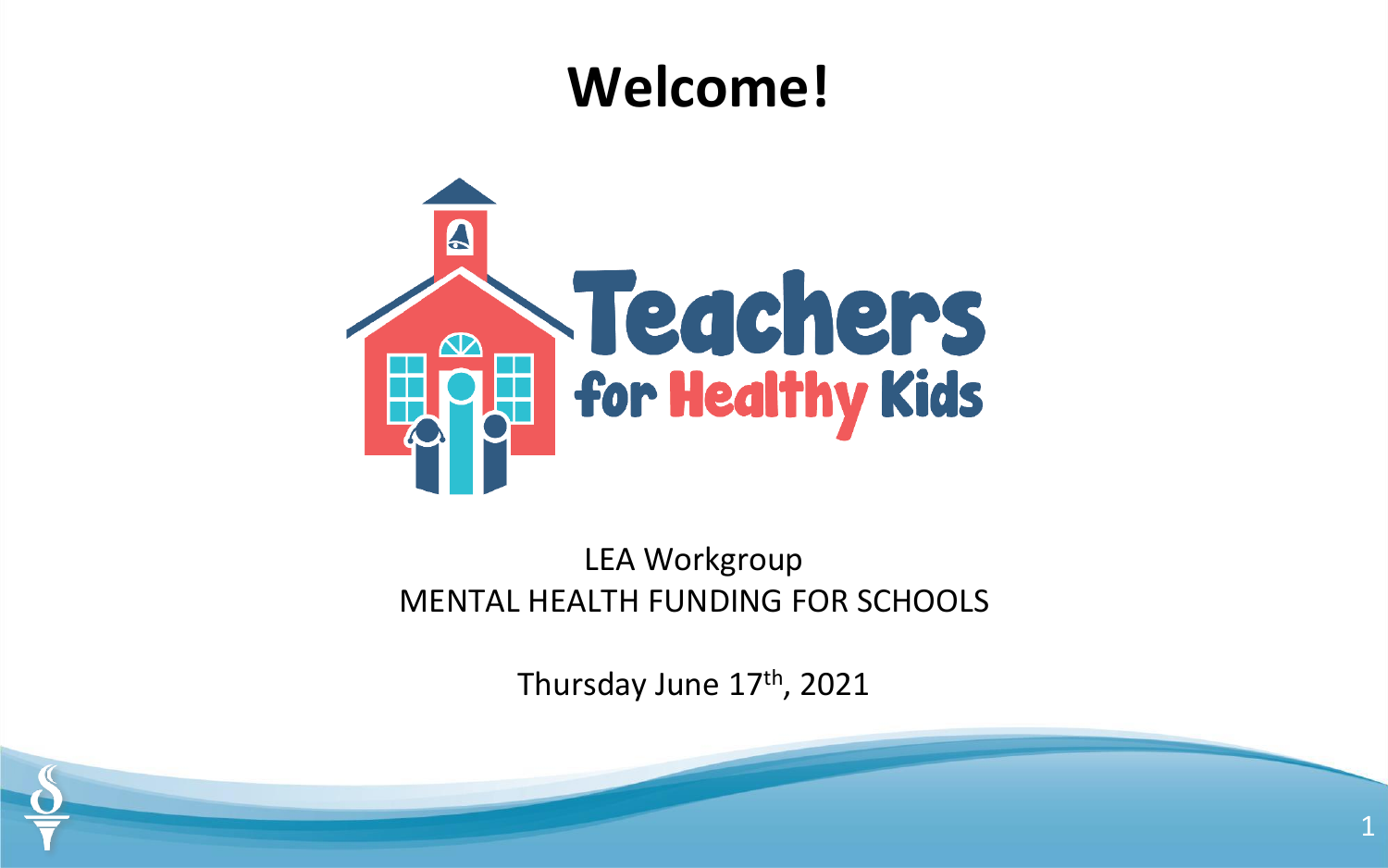## **LEA Workgroup Agenda**

#### **\$4.4 billion in New Funds for School Mental Health Programs\***

How the Funds will be Distributed & How to Apply:

- Funds through the Mental Health System Oversight and Accountability Commission -\$429 million
- Partnerships with Counties- \$250 million
- Partnerships with Health Plans- \$400 million
- New School-based Practitioners:
- Mental Health School Counselors/Coaches \$228.3
- Increasing Mental Health Workforce Capacity (general funding) \$426.8 million

\*Partial list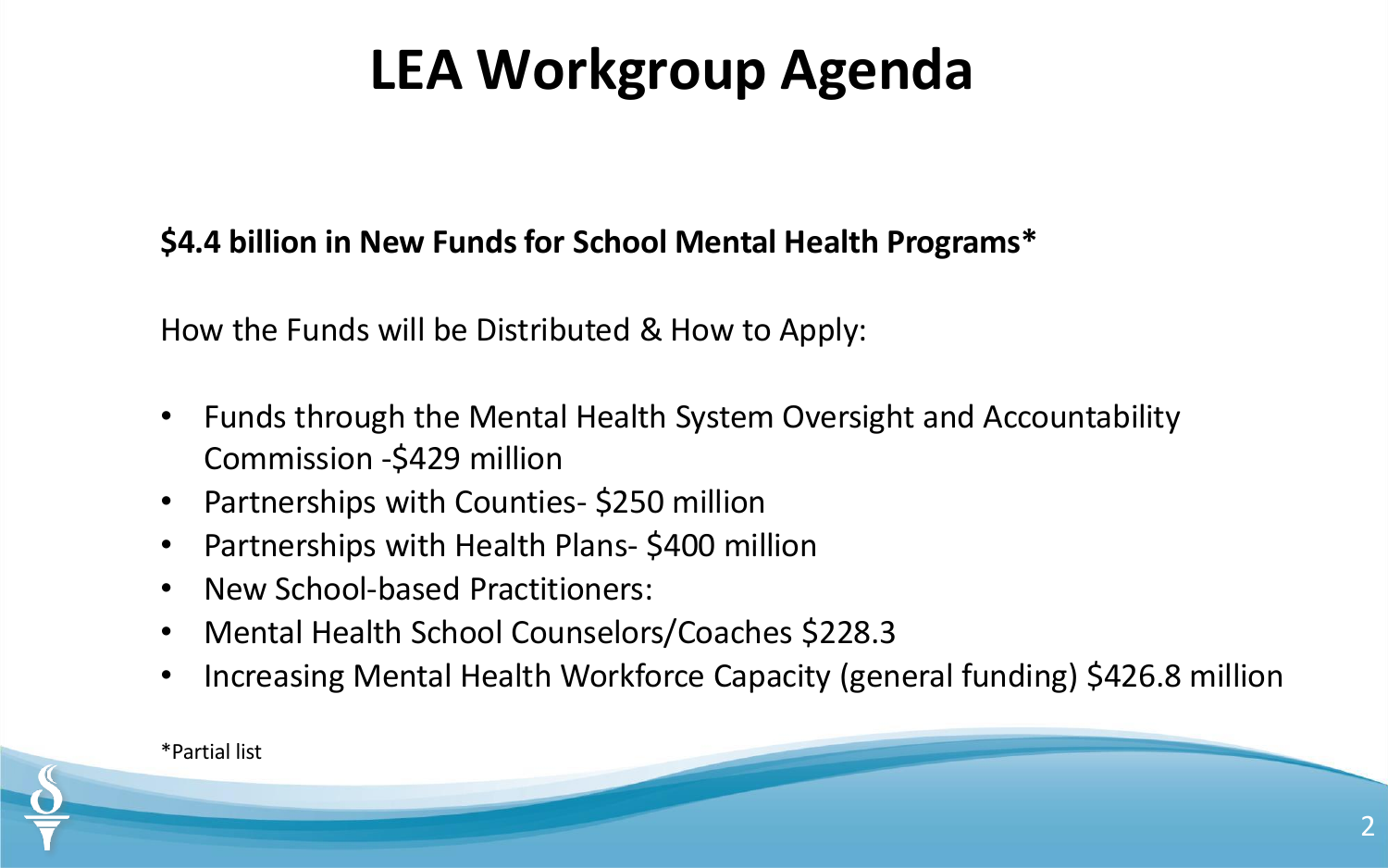# **2021-22 Children & Youth Behavioral Health Initiative – Legislative Adjustments**

**May Revision: \$4.4 billion over 5 years to transform California's Behavioral Health System**

- Build on legislative augmentations & other proposals adopted in the past few years
	- Ex: Mental Health Student Services Act, the Early Psychosis Intervention (EPI) Plus Program, Investments in youth drop-in centers
- Proposals lack specific detail or require more analysis & consideration
- Legislature would propose the following changes to the Administration's proposed Children & Youth Behavioral Health Initiative (see table)

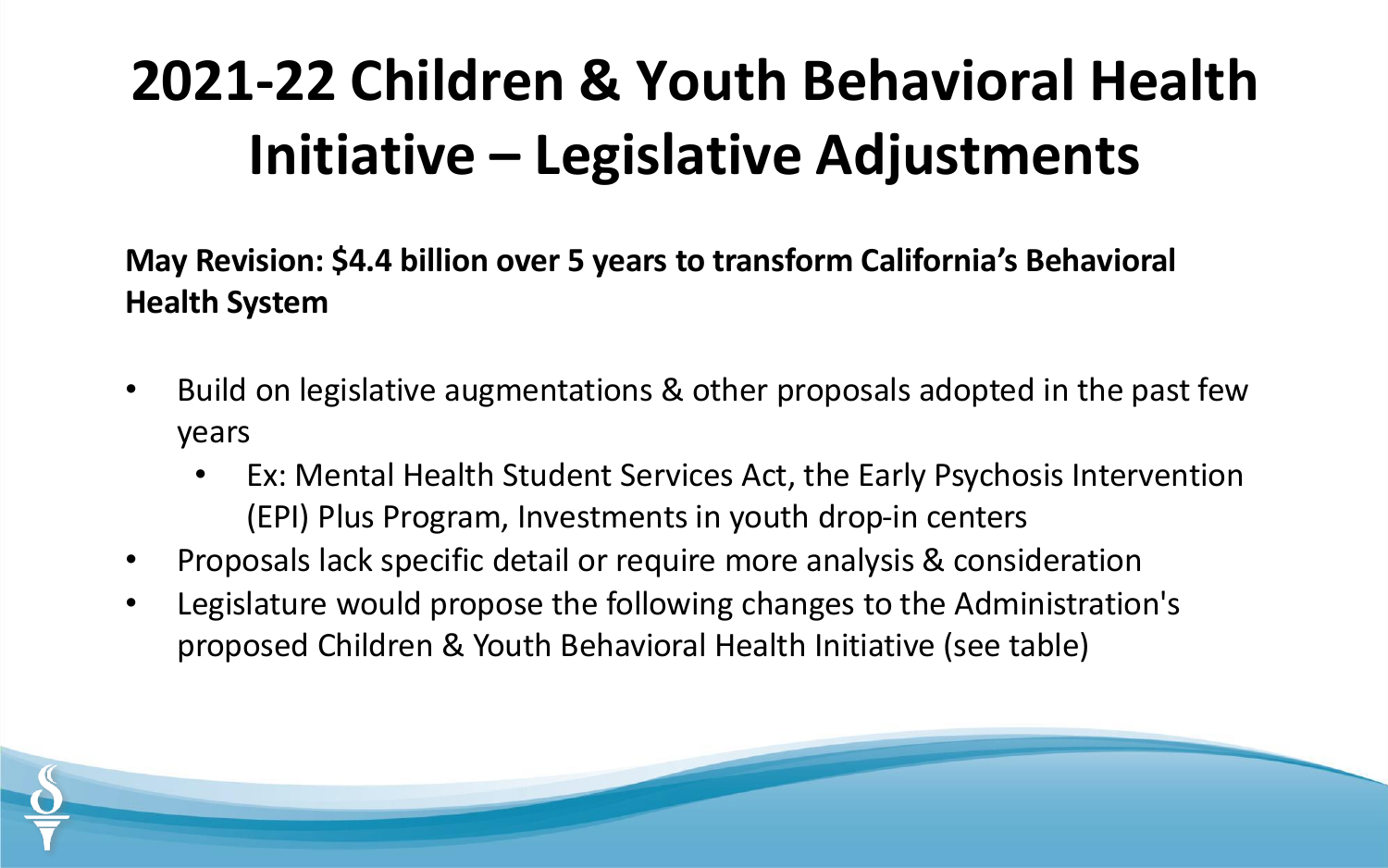| <b>Children and Youth Behavioral Health Investments - Legislative Adjustments</b><br>(total funds over five years, dollars in millions) |           |             |                   |
|-----------------------------------------------------------------------------------------------------------------------------------------|-----------|-------------|-------------------|
| Investment                                                                                                                              | Governor  | Legislature | <b>Difference</b> |
| Mental Health Student Services Act Partnerships                                                                                         | \$50      | \$250       | \$200             |
| School-Linked Behavioral Health Partnerships                                                                                            | \$550     | \$550       | \$-               |
| Student Behavioral Health Medi-Cal Plan Incentives                                                                                      | \$400     | \$400       | \$-               |
| Evidence-Based Behavioral Health - DHCS                                                                                                 | \$429     | \$0         | (5429)            |
| Evidence-Based Behavioral Health - MHSOAC                                                                                               | \$0       | \$429       | \$429             |
| Behavioral Health Workforce Capacity                                                                                                    | \$426.8   | \$426.8     | \$-               |
| Behavioral Health Counselors and Coaches                                                                                                | \$428.3   | \$228.3     | \$200             |
| Behavioral Health Services and Supports Platform                                                                                        | \$634.7   | \$561.7     | (573)             |
| Behavioral Health Infrastructure - Children/Youth                                                                                       | \$245     | \$245       | $\zeta$ -         |
| E-consult Services and Provider Training                                                                                                | \$165     | \$165       | $\zeta$ -         |
| CalHOPE Student Support Program                                                                                                         | \$45      | \$45        | $\zeta$ -         |
| New Medi-Cal Benefit - Dyadic Services                                                                                                  | \$800     | \$800       | $\zeta$ -         |
| Public Education and Change Campaign - DPH                                                                                              | \$100     | \$100       | \$-               |
| Public Education on ACEs and Trauma - OSG                                                                                               | \$25      | \$25        | \$-               |
| Various State Operations and Other Adjustments                                                                                          | \$186.5   | \$186.5     | \$-               |
| <b>TOTAL</b>                                                                                                                            | \$4,485.3 | \$4,412.3   | (573)             |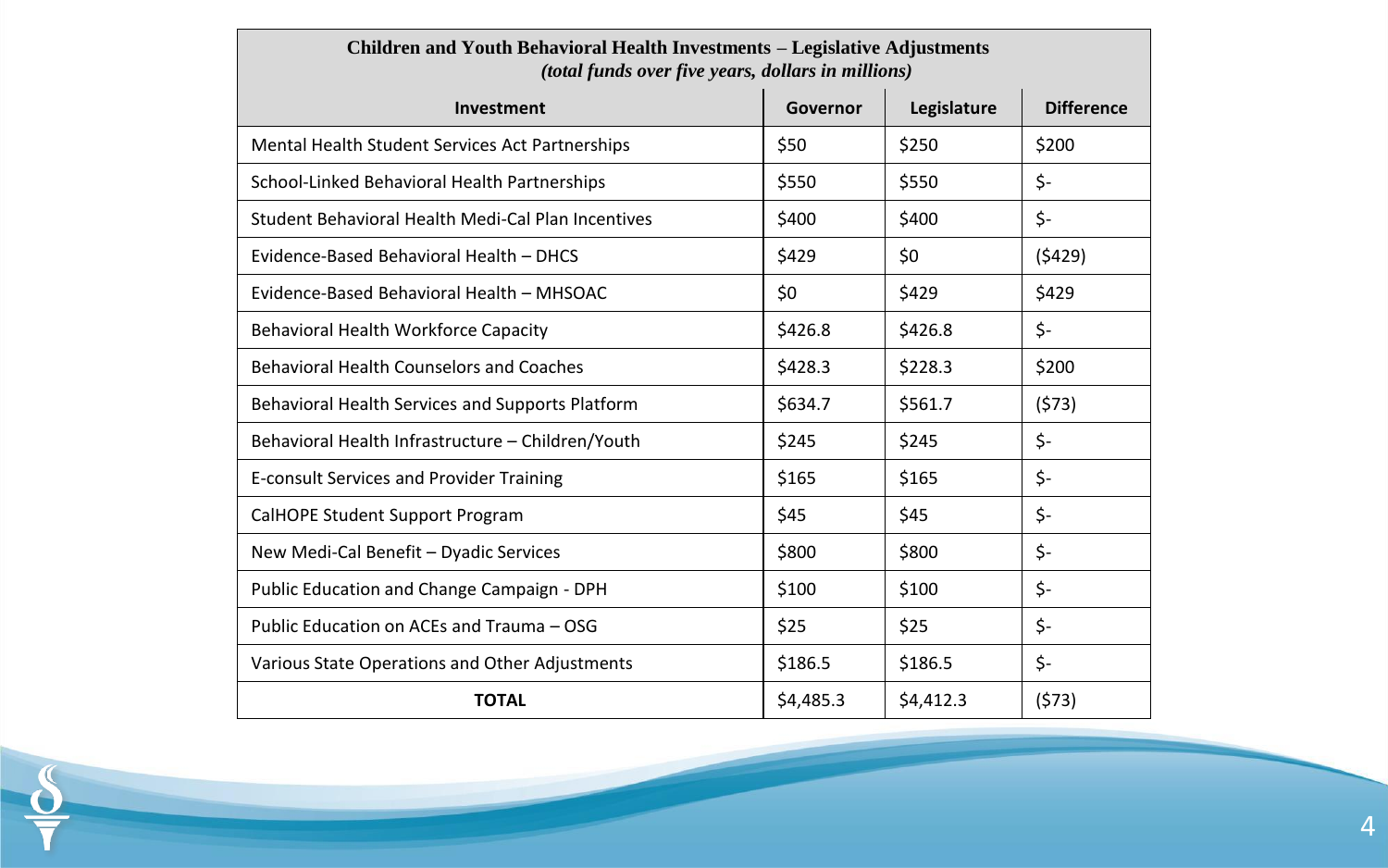## **SCHOOL-BASED HEALTH & MENTAL HEALTH**

SCCOE: Equity | Diversity | Inclusion | Partnership 5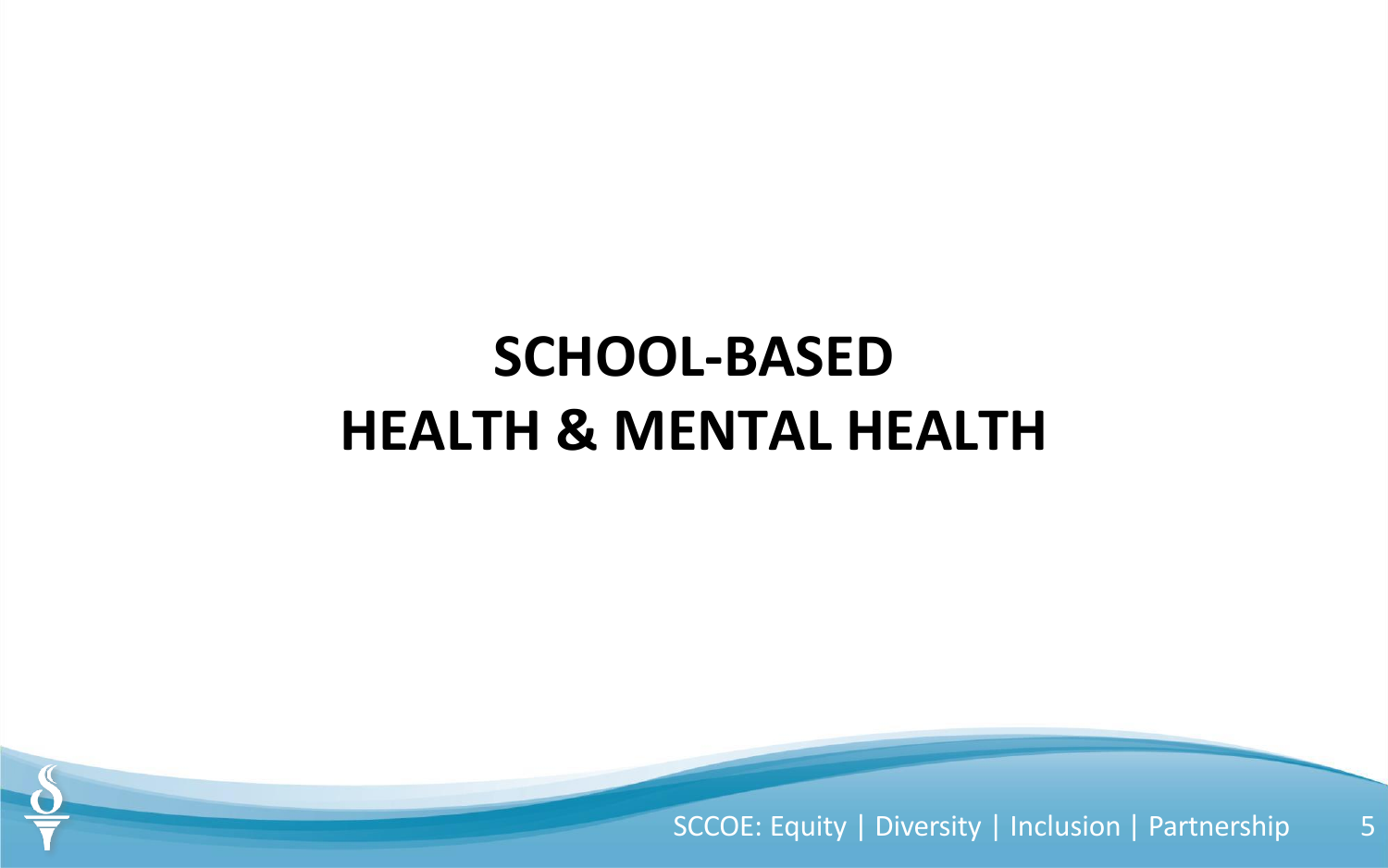#### **School-Linked Behavioral Health Partnerships- \$550M**

- Administrative costs associated with implementing student mental health services
- Project planning and management, facilities, materials, training and technical assistance Expand access to behavioral health school counselors and coaches
- Adoption of telehealth technology and data sharing systems
- Flexible funding to address student needs identified by teachers and staff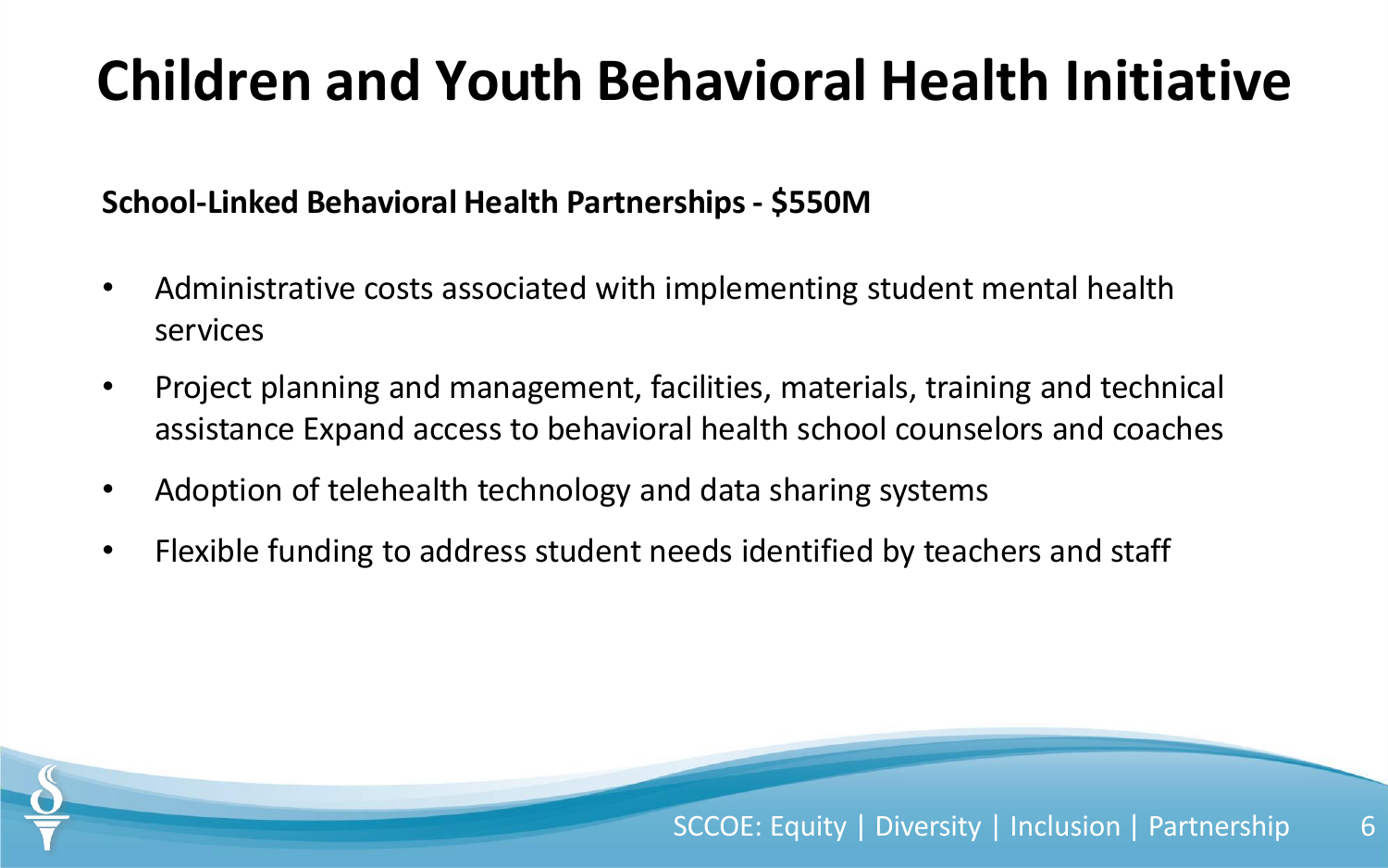#### **Managed Care Incentives & Requirements - \$400M**

- Incentive payments provided to managed care plans if a school-based mental health professional provides services at a schoolsite\*
- Establishes a universal fee schedule for school-based mental health providers
- Prohibits health plans from refusing to pay for services provided by schoolbased mental health providers, regardless of whether an LEA is in-network, and prohibits them from requiring preapproval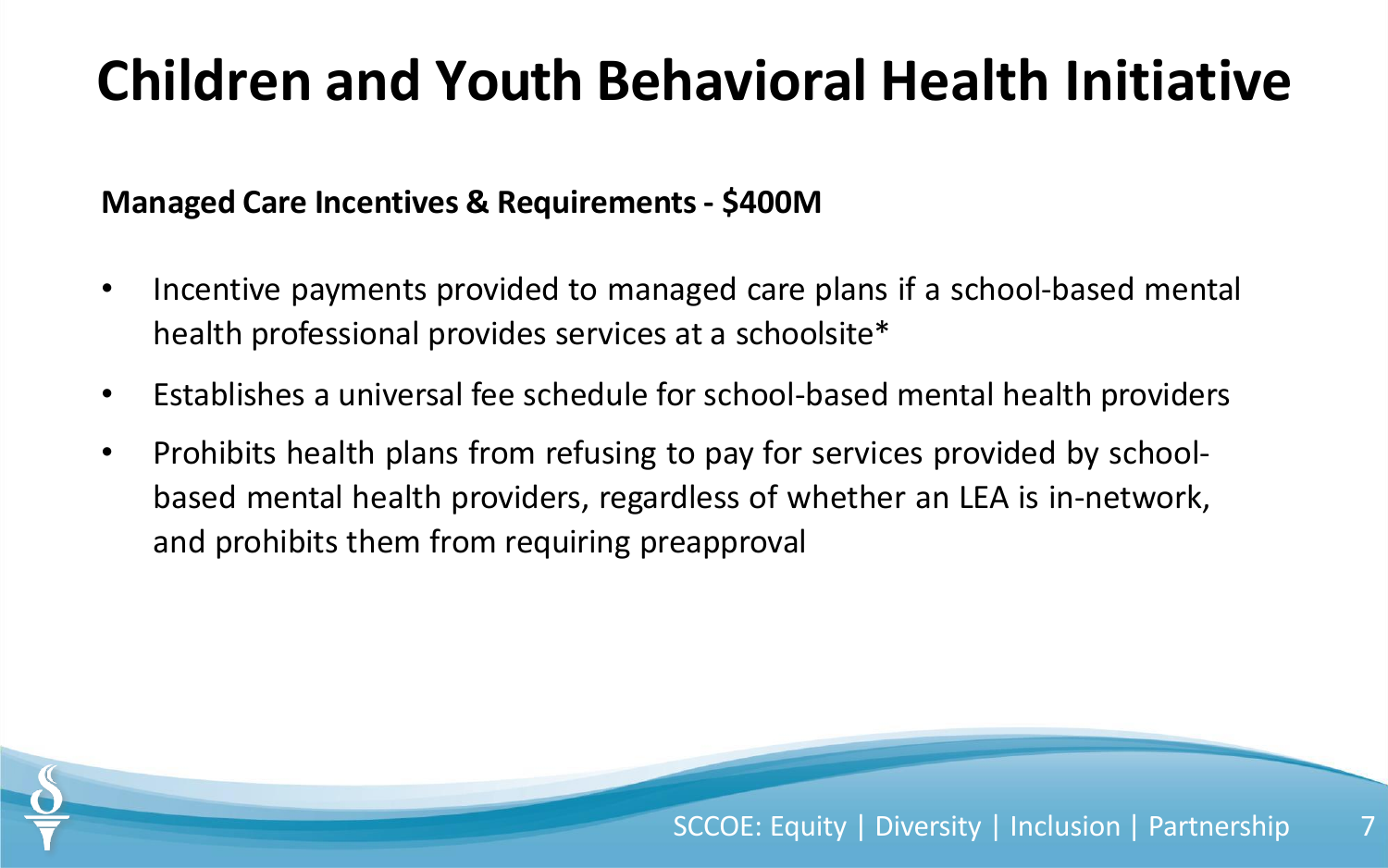#### **Behavioral Health Services & Supports Virtual Platform- \$680M**

- Establish a virtual platform targeted at ages 0 to 26 that offers Tier 1 and some Tier 2 services, with streamlined referrals to health plans for more intensive services.
- Services provided virtually, regardless of insurance or health plan. Includes links to other social services like housing and food assistance.
- Includes screening tools and activities.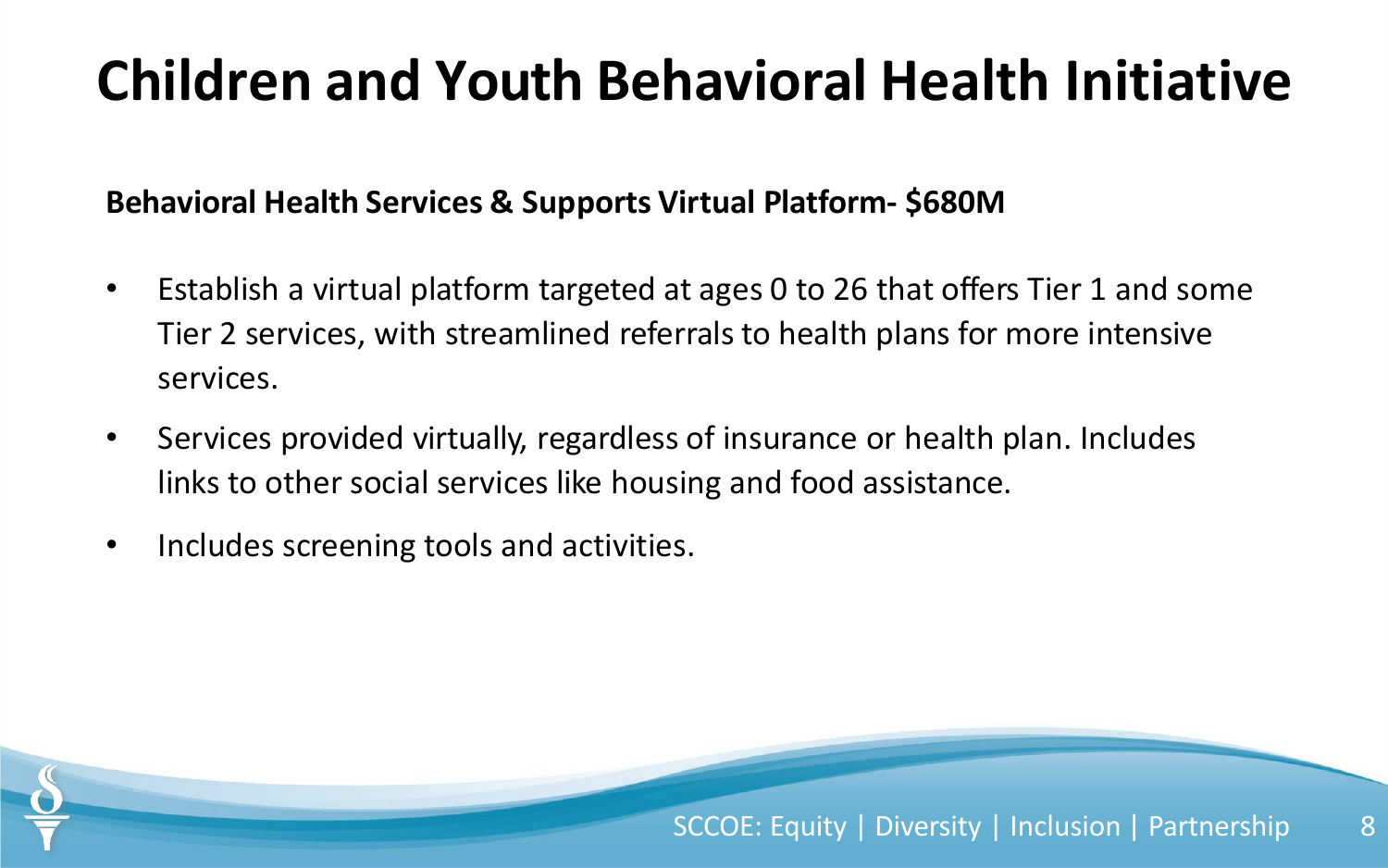#### **Behavioral Health Workforce Capacity - \$427M & \$428M**

- Recruit and train 10,000 culturally and linguistically proficient counselors and coaches to serve K-12 and college age youth.
- Increase the number of licensed and unlicensed mental health professionals, including creation of new "behavioral health coaches"
- Funds could pay for training programs, tuition, and mentorship or coaching.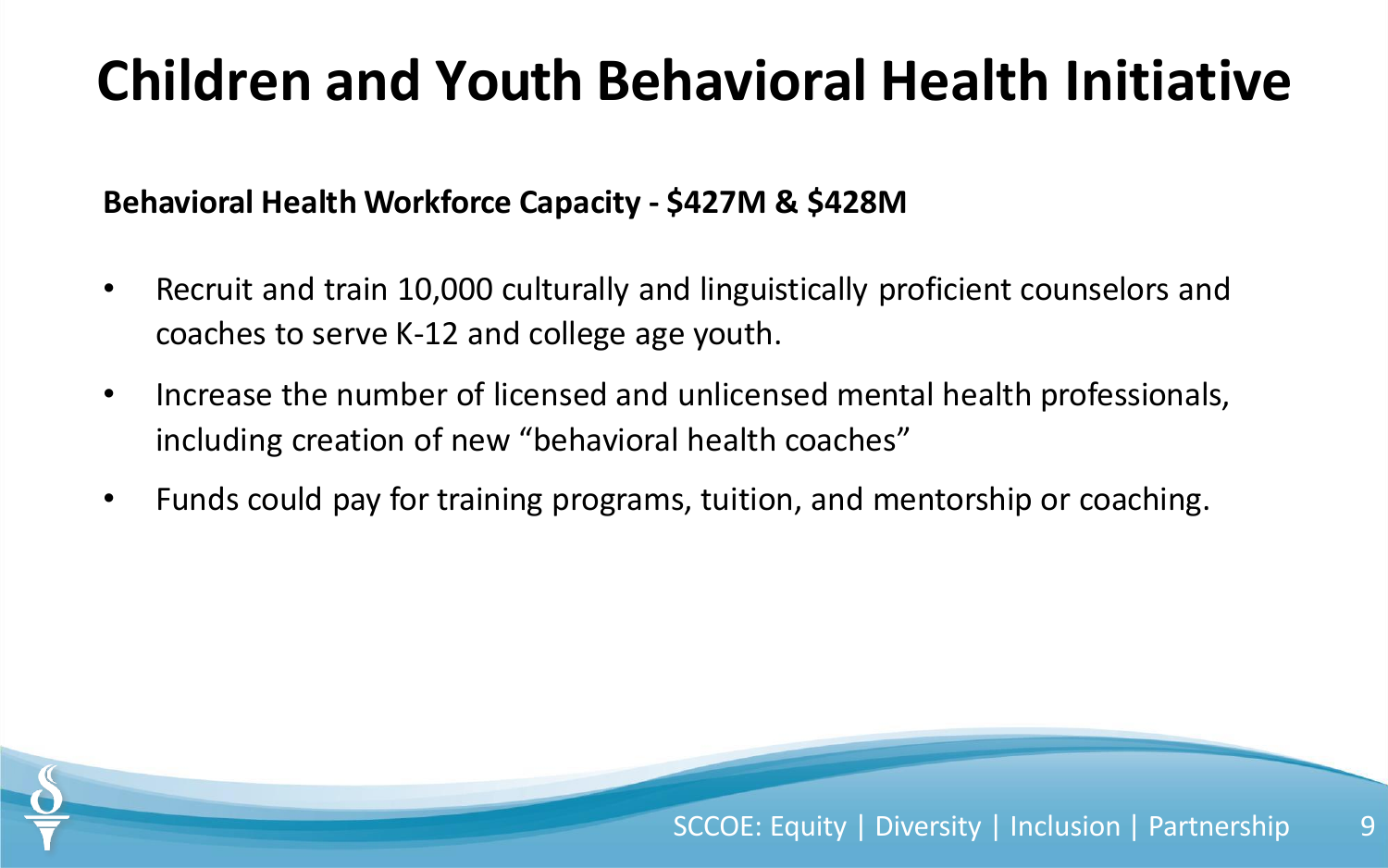- Public Education Campaign \$125M
- Enhance Medi-Cal Benefits (ACEs & dyadic care) \$800M
- Behavioral Health Infrastructure (mobile crisis teams) \$150M
- Evidence-Based Behavioral Health Programs \$429M
- CalHOPE \$45M
- E-Consult Services & Training \$165M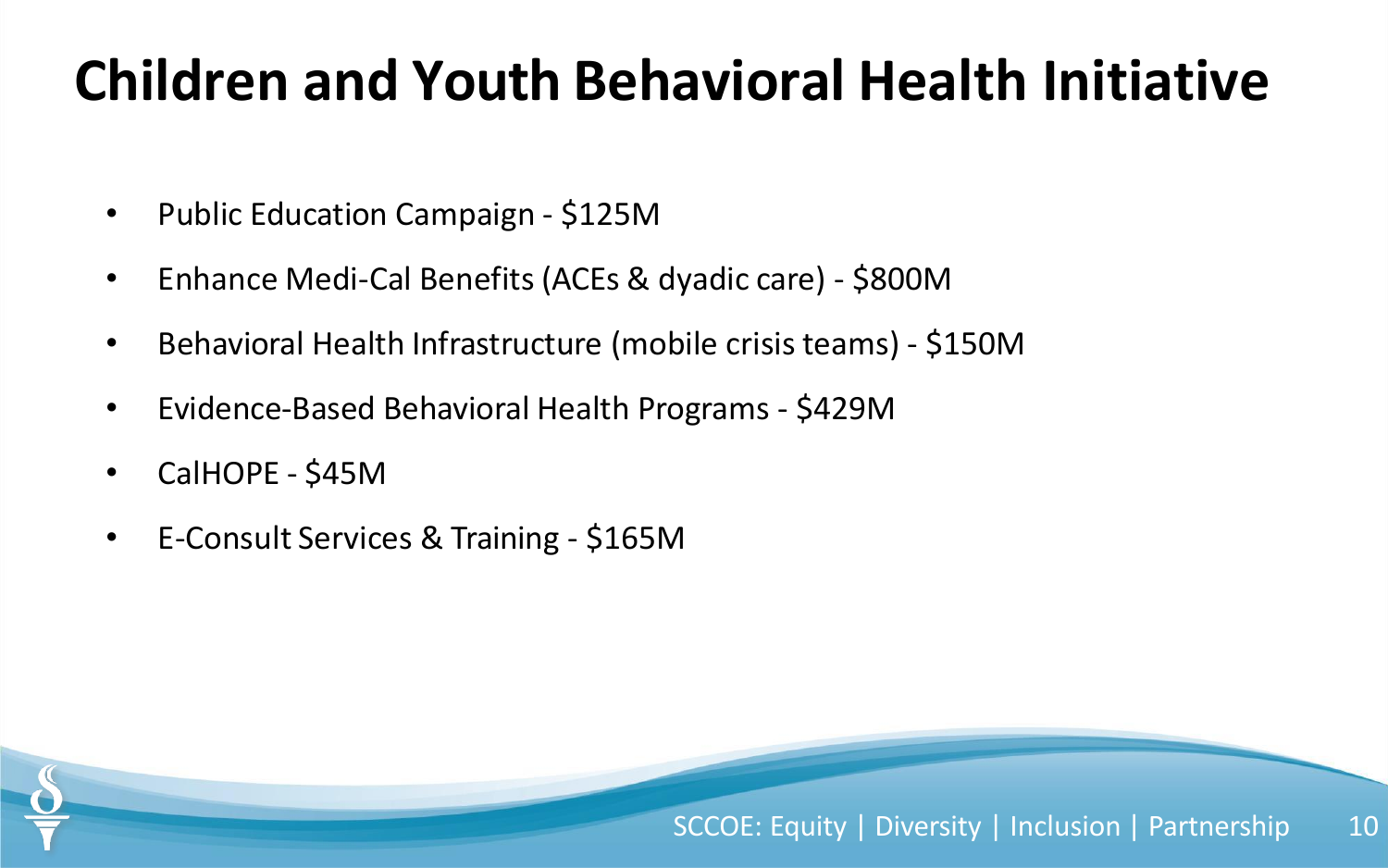## **MENTAL HEALTH STUDENT SERVICES ACT**

- Provides MHSOAC with a second round of funding (\$50M or \$250M) for MHSSA grants that would allow them to fund all additional applicants who did not receive first round of funding (18 counties)
- Legislature: increase funding amounts, including for LA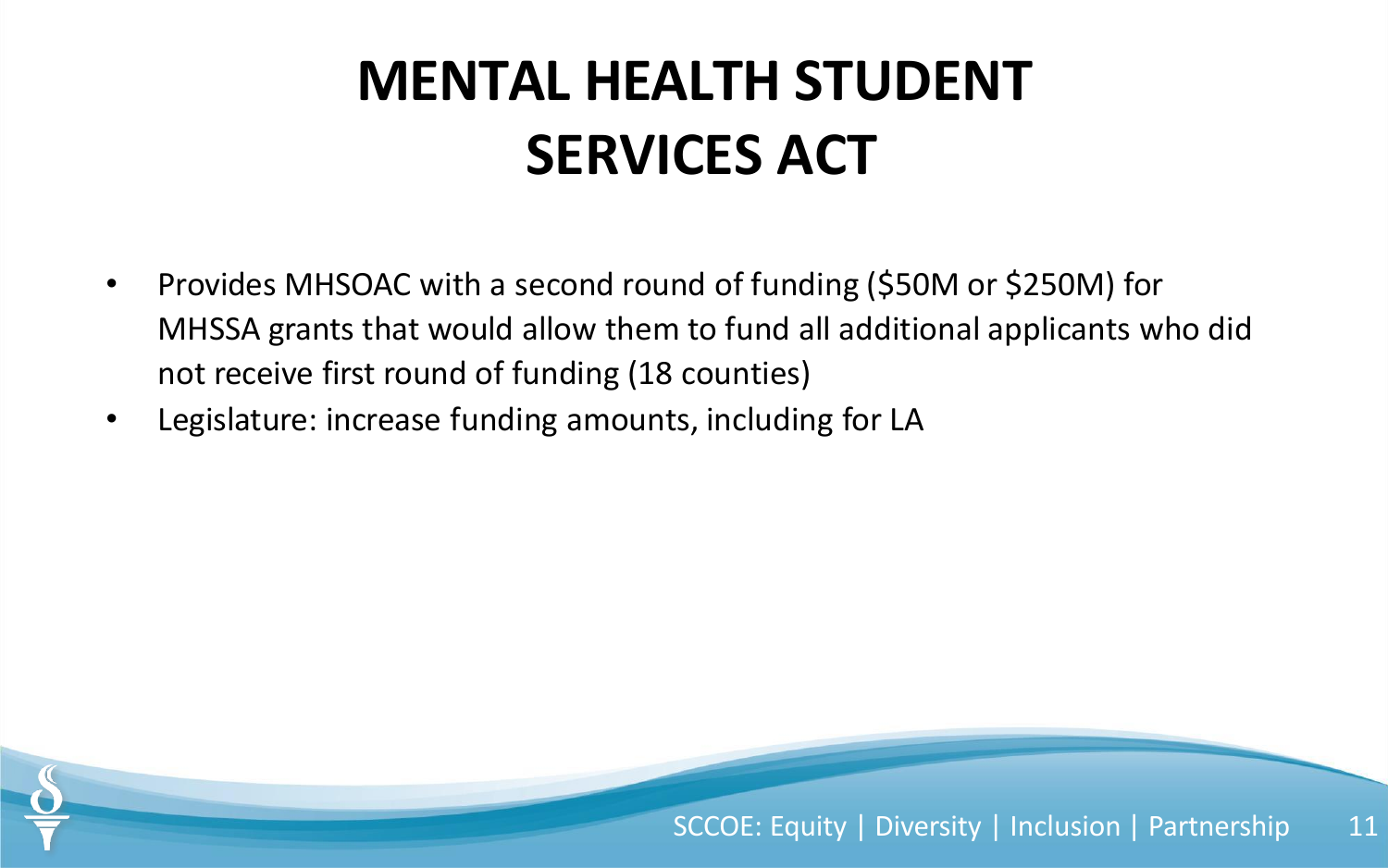## **COMMUNITY SCHOOLS PARTNERSHIP PROGRAM**

- Provides a second round of funding (\$2.6B or \$1.1B) for CSPP grants
- Governor's proposal states that \$2.6B would fund more than half of all schools in the state
- Prioritizes creation of new community schools and applicants with high FRPM rates
- New requirement for a match